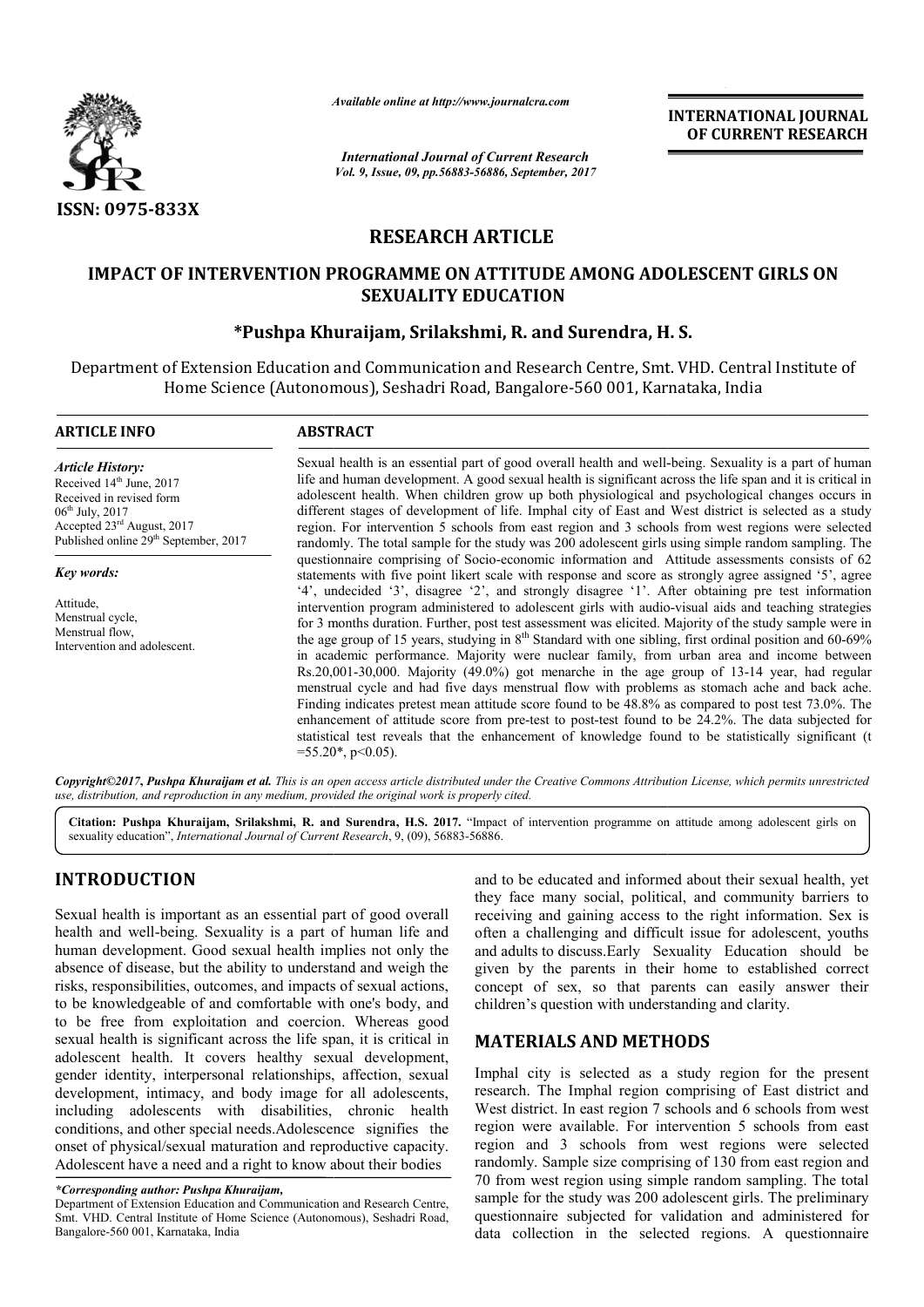comprising of two parts a) Socio-demographic information and b) Attitude assessments.

- Socio-economic information includes age, education, siblings, ordinal position, academic performance, type of family, residence, income and family size.
- Attitude assessment comprising of 62 statements the total statement split under 6 different aspect viz., Physical changes (14 statements), Relationship (10 statements) Personal skills (14 statements), Sexual behavior (6 statements), Sexual health (4 statements), Social and cultural (14 statements).

Statements measured with five score viz., strongly agree, agree, undecided, disagree and strongly disagree. For options score assigned for strongly agree as '5', agree '4', undecided '3', disagree '2', and strongly disagree as '1' with minimum score as 62 and maximum score as 310.The obtained total score converted to percentage response. The classification of attitude level made as Unfavorable ( $\leq 50$  % Score), Moderate (51-75 % Score), Favorable (> 75 % Score).

#### **Intervention**

After obtaining pre-test information from the respondents, intervention program administered to selected sample adolescent girls. The intervention programs were conducted with suitable audio-visual aids and appropriate teaching strategies with duration of 3 months scheduled on weekly once for two hour duration covering the following topics.

- Anatomy, Physiology & Puberty
- Body Images & Family
- Friendship & Values
- Decision making & Communication
- Looking for helps & Sexual Behavior
- Sexual health

N=200

Society, Culture & Media

Audio-visual aids used were chart, poster, leaflet, pamphlet, and flashcard. Leaflet and pamphlet used in the research study were distributed to the student during the intervention programme. Storytelling, importance was also focused during intervention.

**Table 1. Classification of Respondents by Personal Characteristics**

|                           |             | Respondents |         |
|---------------------------|-------------|-------------|---------|
| Characteristics           | Category    | Number      | Percent |
| Age group                 | 13 years    | 54          | 27.0    |
|                           | 14 years    | 58          | 29.0    |
|                           | 15 years    | 88          | 44.0    |
| Education/class           | 8th Std     | 99          | 99.5    |
|                           | 9th Std     | 34          | 17.0    |
|                           | 10th Std    | 67          | 33.5    |
| Number of Siblings        | One         | 94          | 47.0    |
|                           | Two         | 92          | 46.0    |
|                           | Three       | 34          | 17.0    |
| Number of female siblings | No          | 72          | 36.0    |
|                           | One         | 94          | 47.0    |
|                           | Two         | 34          | 17.0    |
| Ordinal position          | First       | 89          | 44.5    |
|                           | Second      | 78          | 39.0    |
|                           | Third       | 33          | 16.5    |
| Academic performance      | $< 50 \%$   | 34          | 17.0    |
| (Marks)                   | 50-59 %     | 37          | 18.5    |
|                           | $60-69%$    | 69          | 34.5    |
|                           | $\geq 70\%$ | 60          | 30.0    |
| Total                     |             | 200         | 100.0   |

The above table reveals that majority (44.0%) of the respondents were noticed in the age of 15 years followed by 14 years (29.0%) and 13 years (27.0%). Majority (99.5%) of the respondents were studying in 8<sup>th</sup> Standard as compared to  $33.5\%$  with  $10^{th}$  Standard and  $17.0\%$  with  $9^{th}$  Standard. Higher respondents (47.0%) had one sibling followed by two siblings (46.0%). Majority of the respondent (47.0%) had one female sibling as compared to two siblings (36.0%). Further, 44.5% of the respondents were first ordinal position as compared to 39.0% were second born. The results shows that 34.5 % of respondents secured 60-69% in the academic year followed by above 70 percent (30.0%) and remaining 35.5% scored less than 60% with academic performance.

**Table 2. Distribution of Respondents by Family Characteristics**

|                     |                  | Respondents |         |  |
|---------------------|------------------|-------------|---------|--|
| Characteristics     | Category         | Number      | Percent |  |
| Type of family      | Nuclear          | 139         | 69.5    |  |
|                     | Joint            | 56          | 28.0    |  |
|                     | Extended         | 5           | 2.5     |  |
| Place of Residence  | Rural            | 76          | 38.0    |  |
|                     | Semi-urban       | 25          | 12.5    |  |
|                     | Urban            | 99          | 49.5    |  |
| Family income/month | Below Rs.10,000  | 57          | 28.5    |  |
|                     | Rs.10,001-20,000 | 51          | 25.5    |  |
|                     | Rs.20,001-30,000 | 74          | 37.0    |  |
|                     | Rs.30,001-40,000 | 18          | 9.0     |  |
| Total               |                  | 200         | 100.0   |  |

The above table reveals that higher respondents were identified from nuclear family (69.5%) as compared to Joint family (28.0%) and only 2.5% were from extended family. Majority of the respondents (49.5%) were from urban area, as against 38.0% from rural and semi-urban (12.5%) back ground. It was found that 37.0 percent of respondents belong to income between Rs.20,001-30,000 followed by below Rs.10,000 (28.5%) and Rs.10,001- 20,000 (25.5%).

#### **Table 3. Classification of Respondents by Menstrual history**

|                             |              |        | Respondents |  |  |
|-----------------------------|--------------|--------|-------------|--|--|
| Menarche history            | Category     | Number | Percent     |  |  |
| Age at Menarche (years)     | $11 - 12$    | 91     | 45.5        |  |  |
|                             | $13 - 14$    | 98     | 49.0        |  |  |
|                             | $15-16$      | 11     | 5.5         |  |  |
| Menstrual cycle             | Regular      | 148    | 74.0        |  |  |
|                             | Irregular    | 52     | 26.0        |  |  |
| Menstrual flow (days)       | Three        | 31     | 15.5        |  |  |
|                             | Four         | 35     | 17.5        |  |  |
|                             | Five         | 92     | 46.0        |  |  |
|                             | Six          | 42     | 21.0        |  |  |
| Menstrual problems $\omega$ | Stomach ache | 130    | 65.0        |  |  |
|                             | Back ache    | 59     | 29.5        |  |  |
|                             | Body pain    | 19     | 9.5         |  |  |
|                             | Vomiting     | 3      | 1.5         |  |  |
|                             | Others       | 15     | 7.5         |  |  |

@ Multiple Response

Table 3 depicts classification of the respondents by menstrual history. Respondents with 49.0% attained menarche at the age of 13-14 year followed by 11-12 years (45.5%) and 15-16 years (5.5%). Majority of the respondents (74.0%) had regular menstrual cycle whereas remaining 26.0% had irregular menstrual cycle.When considered menstrual flow it was found that 46.0% had five days menstrual flow followed by 21.0% had six days. Further, 15.5% and 17.5% had three days and four days menstrual flow. The finding on menstrual problem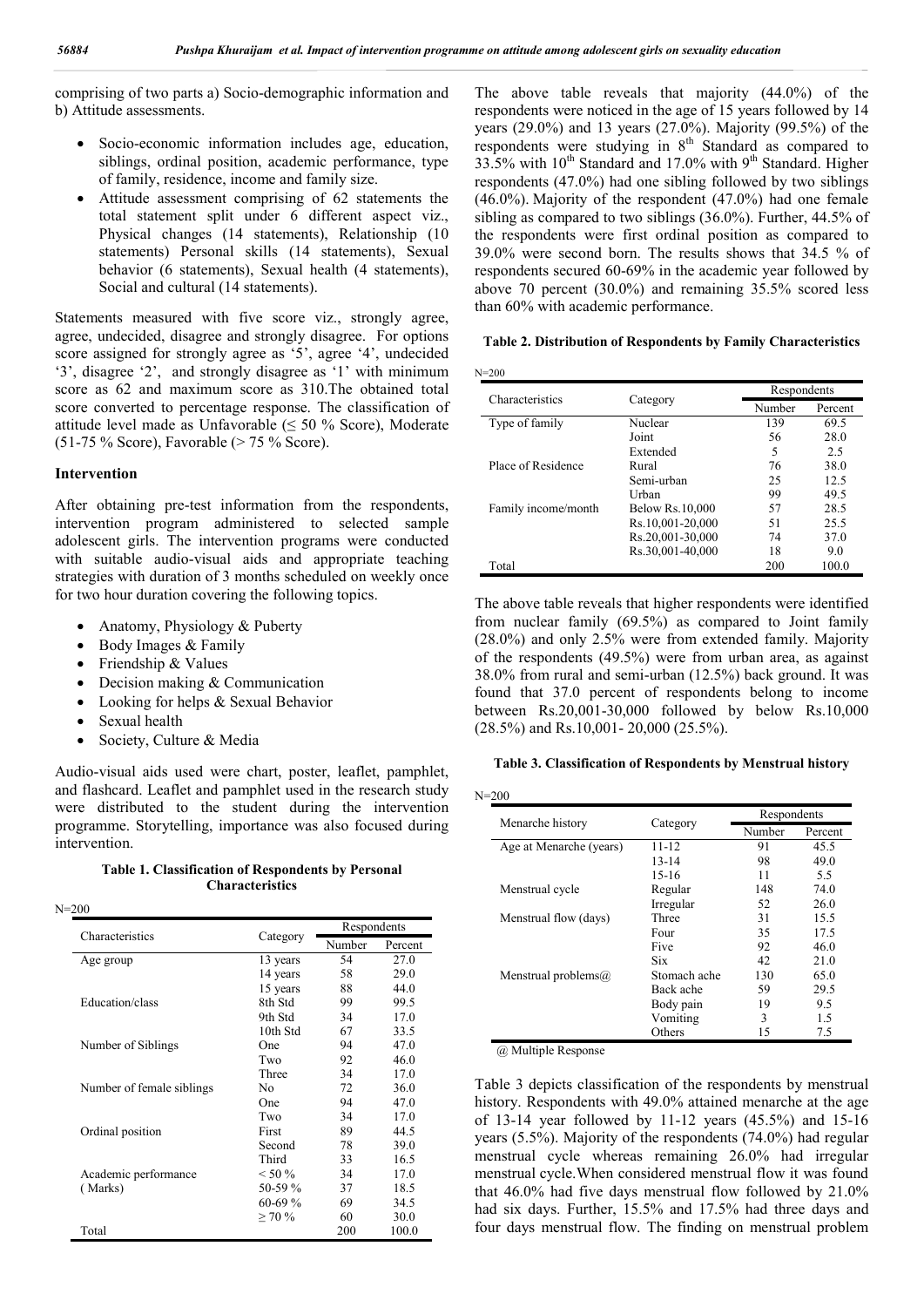revealed that 65.5% of the respondent had stomach ache followed by back ache (29.5%), body pain 9.5% and others  $(7.5\%)$ .

**Table 4. Classification of Respondents by Anthropometric measurements**

N=200

| Anthropometric measurements |           | Respondents |         |  |  |
|-----------------------------|-----------|-------------|---------|--|--|
|                             | Category  | Number      | Percent |  |  |
| Body weight (kg)            | 40-45     | 137         | 68.5    |  |  |
|                             | $45 - 50$ | 44          | 22.0    |  |  |
|                             | 50-55     | 13          | 6.5     |  |  |
|                             | 55-60     | 6           | 3.0     |  |  |
| Body Height (cm)            | 145-150   | 128         | 64.0    |  |  |
|                             | 150-155   | 58          | 29.0    |  |  |
|                             | 155-160   | 14          | 7.0     |  |  |
| Total                       |           | 200         | 100.0   |  |  |

Table 4reveals the classification of respondents by anthropometric measurement. The above table reveals that majority (68.5%) of the respondents belongs to 40-45 kg of body weight, followed by 22.0% with 45-50 kg and only 6.5% with 50-55 kg.Majority of the respondents (64.0%) were belongs to 145-150 cm of body height followed by 150-155 cm (29.0%) and 155-160 cm (7.0%).

**Table 5. Classification of Respondent Pre test Attitude level towards Sexuality education**

| Attitude Level |                   | Respondents |         |  |
|----------------|-------------------|-------------|---------|--|
|                | Category          | Number      | Percent |  |
| Unfavorable    | $\leq 50\%$ Score | 117         | 58.5    |  |
| Moderate       | 51-75 % Score     | 83          | 41.5    |  |
| Favorable      | $>$ 75 % Score    | 0           | 0.0     |  |
| Total          |                   | 200         |         |  |

Sexuality Education. Research finding is similar with the study conducted by Angadi (2011) Even though sex is still considered as a taboo subject in our Indian society and another reason is because parents themselves lack scientific knowledge about sex education.

**Table 6. Classification of Respondent Post test Attitude level towards Sexuality education**

| Attitude Level |                   | Respondents |         |  |  |
|----------------|-------------------|-------------|---------|--|--|
|                | Category          | Number      | Percent |  |  |
| Unfavorable    | $\leq 50\%$ Score |             | 00      |  |  |
| Moderate       | 51-75 % Score     | 107         | 53.5    |  |  |
| Favorable      | $>$ 75 % Score    | 93          | 46.5    |  |  |
| Total          |                   | 200         | 100 O   |  |  |

The classification of respondents' post-test attitude levels towards sexuality education established in table-6. The results indicate that 53.5% of the respondents in the study sample found with moderate attitude level towards sexuality education and remaining 46.5% of the respondents found to be favorable attitude level towards sexuality education and none of the respondents had unfavorable attitude level on sexuality education. Research finding is similar with the study conducted by Srimonti Guha (2013) the finding of the study portrayed that fathers need to be more involved in discussing about various topics related to sexuality, mothers should be more willing to talk more with their sons about topics related to sexuality and there should be reduction in the gender bias. Table 7 depicts the overall pre test and post test mean attitude scores of respondent towards sexuality education. It is seen from the finding that the overall pre test mean attitude found to be 48.8 % as compared to post test mean attitude of 73.0% towards sexuality education. Further, the enhancement of attitude from pre test to post test found to be 24.2%.

**Table 7. Over all Pre test and Post test Mean Attitude Scores towards Sexuality education**

|             |               |        |      | Respondents Attitude Scores |                  |                 |
|-------------|---------------|--------|------|-----------------------------|------------------|-----------------|
| Aspects     | Max.<br>Score | Mean   | SD   | Mean<br>$\frac{1}{2}$       | <b>SD</b><br>(%) | Paired 't' Test |
| Pre test    | 62            | 151.31 | 36.0 | 48.8                        | 11.6             |                 |
| Post test   | 62            | 226.40 | 28.2 | 73.0                        | 9.1              | $55.20**$       |
| Enhancement | 62            | 75.09  | 19.3 | 24.2                        | 6.2              |                 |

| Table 8. Aspect wise Mean Pre test and Post test Attitude towards Sexuality education |  |  |  |  |
|---------------------------------------------------------------------------------------|--|--|--|--|
|                                                                                       |  |  |  |  |

|     |                         | Respondents Attitude (%) |           |           |      |             |      |                 |
|-----|-------------------------|--------------------------|-----------|-----------|------|-------------|------|-----------------|
| No. | <b>Attitude Aspects</b> | Pre test                 |           | Post test |      | Enhancement |      | Paired 't' Test |
|     |                         | Mean                     | <b>SD</b> | Mean      | SD   | Mean        | SD.  |                 |
|     | Physical changes        | 48.7                     | 11.2      | 72.1      | 9.7  | 23.4        | 6.3  | $52.53**$       |
| Π   | Relationship            | 48.3                     | 14.6      | 75.7      | 9.3  | 27.4        | 9.3  | $41.67**$       |
| Ш   | Personal skills         | 47.5                     | 10.7      | 71.3      | 10.0 | 23.9        | 6.1  | $55.41**$       |
| IV  | Sexual behavior         | 50.7                     | 15.4      | 75.4      | 10.6 | 24.7        | 12.0 | $29.11**$       |
| V   | Sexual health           | 44.9                     | 14.4      | 71.3      | 11.1 | 26.4        | 11.6 | $32.18**$       |
| VI  | Social and cultural     | 50.9                     | 11.1      | 73.2      | 9.2  | 22.3        | 7.7  | $40.96**$       |
|     | Combined                | 48.8                     | 11.6      | 73.0      | 9.1  | 24.2        | 6.2  | $55.20**$       |

\*\* Significant at 1% level,  $t (0.01, 199df) = 2.58$ 

Table 5 establish the classification of respondents pre-test Attitude towards Sexuality education. The results indicate that majority 58.5% of the respondents in the study sample found to be unfavorable Attitude level on Sexuality education as compared to 41.5% of respondents noticed with moderate attitude level on Sexuality education. It is seen from the result that none of the respondents had favorable attitude level on

 $N = 200$ 

The data subjected for statistical test reveals the enhancement of attitude from pre test to post test found to be highly significant ( $t = 55.20$ <sup>\*</sup>). Research finding is similar with the study conducted by Kamalpreet Kour Toor (2012) The results of the study also reveal that economic status of parents has no effect on their attitude towards sex education. The attitude of boys towards sex education is significantly more favorable as